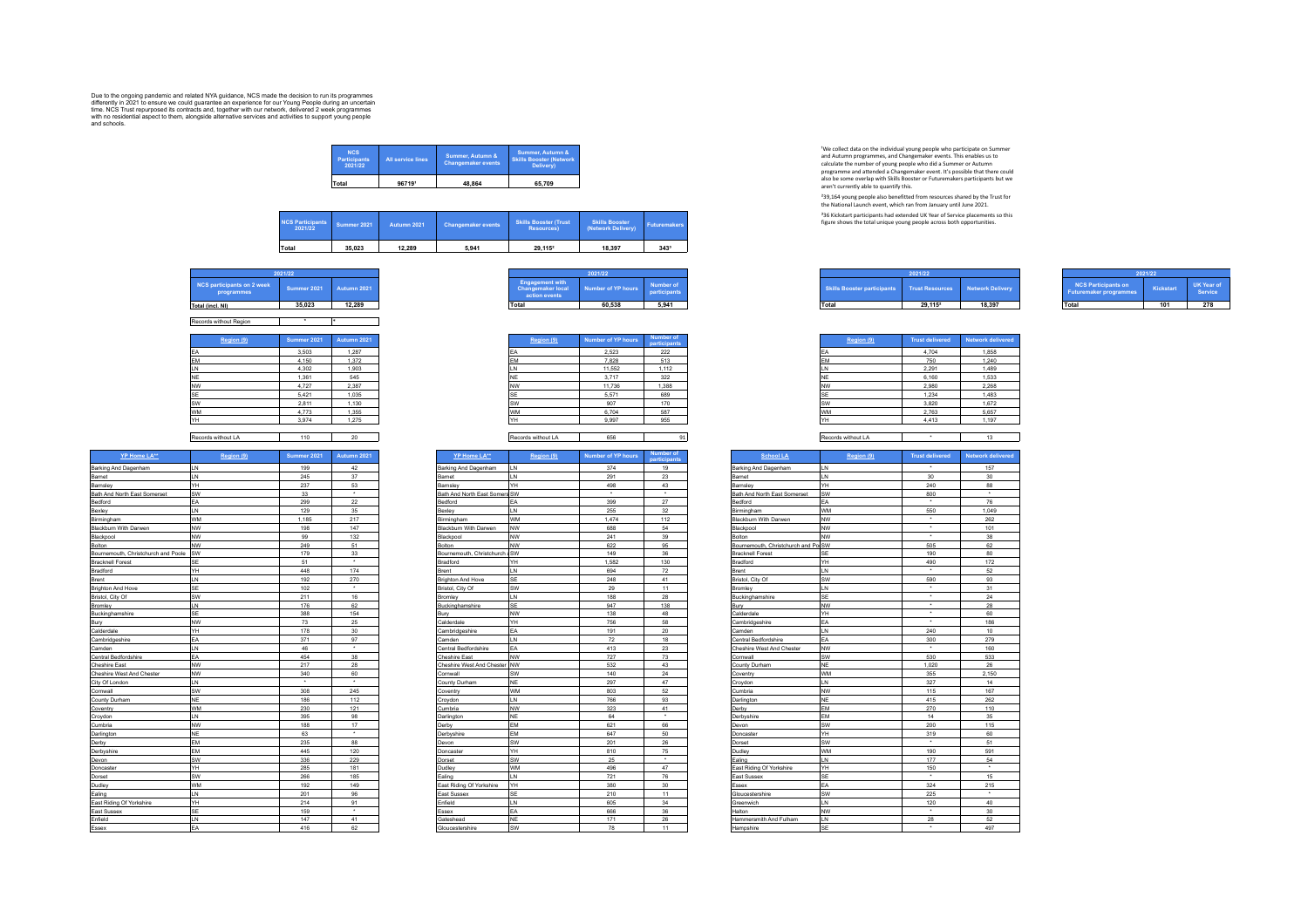| Gateshead                                     | NE         | 130       | 46                   | Greenwich                      | <b>LN</b> | 363      | 54                   | Haringey                    | LN.       | 100                      | 67                 |
|-----------------------------------------------|------------|-----------|----------------------|--------------------------------|-----------|----------|----------------------|-----------------------------|-----------|--------------------------|--------------------|
| Gloucestershire                               | sw         | 150       |                      | Hackney                        | LN        | 37       | 10                   | Harrow                      | LN        | 150                      | $\bullet$          |
| Greenwich                                     |            | 171       | 60                   |                                |           | 557      |                      |                             |           |                          | 92                 |
|                                               | LN         |           |                      | Halton                         | NW        |          | 30                   | Hartlepool                  | NE        | 340                      |                    |
|                                               | lı N       | 54        | 39                   | Hammersmith And Fulham         |           | 88       | 12                   | Havering                    | II N      | 130                      | $\overline{\cdot}$ |
|                                               | NW         | 110       | 168                  | Hampshire                      | <b>SE</b> | 439      | 42                   | Hertfordshire               | EA        | 200                      | 253                |
|                                               |            |           |                      |                                | IN.       | 158      |                      |                             | IN.       |                          |                    |
| Hammersmith And Fulham                        | LN.        | 35        | 22                   | Haringey                       |           |          | 27                   | Hillingdon                  |           |                          | 99                 |
|                                               | SE         | 976       | 254                  | Harrow                         | LN        | 710      | 39                   | Hounslow                    | LN.       | $\cdot$                  | 28                 |
|                                               | LN         | 70        | 37                   | Hartlepool                     | <b>NE</b> | 39       | $\bullet$            | Islington                   | LN        | $\cdot$                  | $11 -$             |
|                                               | LN         |           | 56                   |                                | LN.       | 414      | 15                   |                             | LN        | $\bullet$                | 30                 |
|                                               |            | 309       |                      | Havering                       |           |          |                      | Kensington And Chelsea      |           |                          |                    |
|                                               | NE         | 37        | 49                   | Herefordshire, County Of       | <b>WM</b> |          |                      | Kent                        | <b>SE</b> | 210                      | 461                |
|                                               | ILN.       | 123       | 12                   | Hertfordshire                  | EA        | 389      | 41                   | Kingston Upon Hull, City Of | lүн       |                          | 190                |
| Herefordshire, County Of                      | WM         | 67        | $22\,$               | Hillingdon                     | LN        | 699      | 84                   | Kingston Upon Thames        | LN        | $\bullet$                | 12                 |
|                                               |            |           |                      |                                |           |          |                      |                             |           |                          |                    |
|                                               | <b>IEA</b> | 725       | 126                  | Hounslow                       | LN        | 515      | 57                   | Kirklees                    | IYH.      | 250                      | 259                |
|                                               | LN.        | 219       | 12                   | Isle Of Wight                  | <b>SE</b> | 46       | $\bullet$            | Knowsley                    | <b>NW</b> |                          | 25                 |
|                                               | LN         | 228       | 76                   | Islington                      | LN.       | 10       | $\ddot{\phantom{1}}$ | Lancashire                  | NW        | 750                      | 232                |
|                                               | SF         |           |                      |                                | IN.       | 129      | 15                   |                             | lүн.      | 1.004                    | 60                 |
|                                               |            | 37        |                      | Kensington And Chelsea         |           |          |                      | Leeds                       |           |                          |                    |
|                                               | sw         | $\bullet$ | $\ddot{\phantom{0}}$ | Kent                           |           | 448      | 57                   | Leicester                   | EM        | $\cdot$                  | 280                |
|                                               | LN         | $\bf 24$  | ${\bf 28}$           | Kingston Upon Hull, City Of YH |           | 378      | 33                   | Leicestershire              | <b>EM</b> | 75                       | 120                |
| Kensington And Chelsea                        | LN         | 13        | $\bullet$            | Kingston Upon Thames           | LN.       | $\bf 22$ | $\bullet$            | Lewisham                    | LN.       |                          | 16                 |
|                                               |            |           |                      |                                |           |          |                      |                             |           |                          |                    |
|                                               | SE         | 905       | 169                  | Kirklees                       | YH        | 784      | 104                  | Lincolnshire                | EM        | 391                      | 263                |
| Kingston Upon Hull, City Of                   | YH         | 244       | 56                   | Knowsley                       | <b>NW</b> | 429      | 42                   | Liverpool                   | <b>NW</b> | 190                      | 438                |
| Kingston Upon Thames                          | LN.        | 99        | 37                   | Lambeth                        | LN        | 303      | 46                   | Luton                       | EA        |                          | 18                 |
|                                               |            |           |                      |                                |           |          |                      |                             |           | $\overline{\cdot}$       |                    |
|                                               | lүн        | 374       | 41                   | Lancashire                     | <b>NW</b> | 1.533    | 125                  | Manchester                  | <b>NW</b> |                          | 198                |
|                                               | <b>NW</b>  | 105       | 77                   | Leeds                          | YH        | 1,317    | 114                  | Medway                      | SE        | 175                      | 134                |
|                                               | ILN.       | 152       | 91                   | Leicester                      | <b>EM</b> | 1.226    | 91                   | Merton                      | LN.       |                          | 50                 |
|                                               | <b>NW</b>  | 653       | 804                  | Leicestershire                 | <b>FM</b> | 302      | 35                   | Middlesbrough               | <b>NF</b> | 330                      | 11                 |
|                                               |            |           |                      |                                |           |          |                      |                             |           |                          |                    |
|                                               | YH         | 447       | 149                  | Lewisham                       | LN        | 164      | 24                   | Newcastle Upon Tyne         | <b>NE</b> | 667                      | 30 <sub>2</sub>    |
|                                               | Ієм        | 588       | 82                   | Lincolnshire                   | <b>EM</b> | 405      | 40                   | Newham                      | LN.       | 16                       | 88                 |
|                                               | lem.       | 284       | 73                   | Liverpool                      | <b>NW</b> | 783      | 56                   | Norfolk                     | EA        | 320                      | 421                |
|                                               |            |           |                      |                                |           |          |                      |                             |           |                          |                    |
|                                               | LN         | 126       | $40\,$               | Luton                          | EA        | 16       |                      | North East Lincolnshire     | EM        |                          | 239                |
|                                               | Ієм        | 462       | 206                  | Manchester                     | <b>NW</b> | 1.314    | 162                  | North Somerset              | sw        |                          | 32                 |
|                                               | <b>NW</b>  | 392       | 159                  | Medway                         | SE        | 180      | 53                   | North Tyneside              | NE        | 70                       | 139                |
|                                               | EA         | 128       | 36                   | Merton                         | LN        | 174      | 42                   | North Yorkshire             | lүн       | 1.680                    | 13                 |
|                                               |            |           |                      |                                |           | 416      |                      |                             |           |                          |                    |
|                                               | NW         | 393       | 143                  | Middlesbrough                  | <b>NE</b> |          | 38                   | Northumberland              | <b>NE</b> | 898                      | 198                |
|                                               | lse        | 303       | 45                   | Milton Keynes                  | <b>SE</b> | 471      | 39                   | Nottingham                  | EM        |                          | 38                 |
|                                               | LN.        | 120       | 119                  | Newcastle Upon Tyne            | <b>NE</b> | 196      | 21                   | Nottinghamshire             | EM        | $\bullet$                | 180                |
|                                               | NE         | 63        | $10$                 | Newham                         | LN        | 147      | 19                   | Oldham                      | <b>NW</b> | 1,585                    | 30 <sup>°</sup>    |
|                                               | lse        | 263       | 22                   |                                |           | 120      | 18                   | Oxfordshire                 | <b>SE</b> | 280                      | 60                 |
|                                               |            |           |                      | Norfolk                        | EA        |          |                      |                             |           |                          |                    |
| Newcastle Upon Tyne                           | NE         | 225       | 73                   | North East Lincolnshire        | EM        | 1,749    | 59                   | Peterborough                | EA        | 360                      | 30 <sub>2</sub>    |
|                                               | LN         | 116       | 116                  | North Lincolnshire             | <b>EM</b> | 714      | 63                   | Plymouth                    | lsw       |                          | 158                |
|                                               | EA         | 356       | 537                  | North Somerset                 | <b>SW</b> | 16       |                      | Portsmouth                  | SE        | 260                      | 19                 |
|                                               |            |           |                      |                                |           |          | $23\,$               |                             |           |                          |                    |
| North East Lincolnshire<br>North Lincolnshire | YH         | 443       | 148                  | North Tyneside                 | NE        | 443      |                      | Redbridge                   | LN        | 180                      | 64                 |
|                                               | l YH       | 193       | 140                  | North Yorkshire                | YH        | 392      | 30                   | Redcar And Cleveland        | <b>NE</b> | 530                      | 77                 |
|                                               | sw         | 439       | 11                   | Northamptonshire               | <b>EM</b> | 126      | 13                   | Richmond Upon Thames        | LN        | 200                      | 10                 |
|                                               | NE         | 162       | 29                   | Northumberland                 | <b>NE</b> | 188      | 19                   | Rochdale                    | NW        |                          | 48                 |
|                                               |            |           |                      |                                |           |          |                      |                             |           |                          |                    |
|                                               | YH         | 222       | 51                   | Nottingham                     | <b>FM</b> | 669      | 36                   | Rotherham                   | YH        |                          | 30                 |
| Northamptonshire                              | EM.        | 763       | 32                   | Nottinghamshire                | EM.       | 1,575    | 78                   | Salford                     | <b>NW</b> |                          | 59                 |
| Northumberland                                | <b>NE</b>  | 124       | 37                   | Oldham                         | <b>NW</b> | 167      | 18                   | Sandwell                    | <b>WM</b> | $\overline{\phantom{a}}$ | 545                |
|                                               | EM         | 282       | 230                  | Oxfordshire                    | SE        | 105      | 11                   | Sefton                      | NW        | $\bullet$                | 70                 |
| Nottinghamshire                               |            |           |                      |                                |           |          |                      |                             |           |                          |                    |
|                                               | Ієм        | 555       | 285                  | Peterborough                   | EA        | 110      | 17                   | Sheffield                   | YH.       |                          | 209                |
|                                               | NW         | 137       | 38                   | Plymouth                       | <b>SW</b> | 27       | $\bullet$            | Shropshire                  | WM.       | $\bullet$                | 485                |
|                                               | SE         | 249       | 125                  | Portsmouth                     | SE        | 440      | 34                   | Solihull                    | WM        | $\cdot$                  | 10                 |
|                                               | <b>EA</b>  | 125       | 171                  |                                | SF        | 64       | 10                   | Somerset                    | SW        |                          | 133                |
|                                               |            |           |                      | Reading                        |           |          |                      |                             |           |                          |                    |
|                                               | sw         | 141       | 108                  | Redbridge                      | LN.       | 2,159    | 80                   | South Gloucestershire       | SW        | 200                      | 56                 |
|                                               | <b>SE</b>  | 189       | 14                   | Redcar And Cleveland           | <b>NE</b> | 194      | 17                   | South Tyneside              | <b>NE</b> |                          | 335                |
|                                               | lse        | 86        | $\bullet$            | Richmond Upon Thames           | IN.       | 55       | $\bullet$            | Southampton                 | <b>SE</b> | 119                      | 112                |
|                                               | LN         | 256       | 139                  | Rochdale                       | <b>NW</b> | 389      | 94                   | Southend on Sea             | EA        | 3,200                    | 297                |
|                                               |            |           |                      |                                |           |          |                      |                             |           |                          |                    |
| Redcar And Cleveland                          | NE         | 64        | $\bullet$            | Rotherham                      | YH        | 849      | 63                   | Southwark                   | LN        | 140                      | 107                |
| Richmond Upon Thames                          | LN         | 28        | $16\,$               | Salford                        | NW        | 352      | 56                   | St. Helens                  | NW        | 180                      | 30 <sub>o</sub>    |
|                                               | <b>NW</b>  | 115       | 36                   | Sandwell                       | <b>WM</b> | 395      | 44                   | Staffordshire               | <b>WM</b> | 334                      | 258                |
|                                               | YH         | 250       | 75                   | Sefton                         | NW        | 190      | 14                   | Stockport                   | NW        |                          | 83                 |
|                                               |            |           | $\ddot{\phantom{1}}$ |                                |           |          |                      |                             |           |                          |                    |
|                                               | EM.        | 17        |                      | Sheffield                      | YH        | 1.360    | 177                  | Stockton-On-Tees            | <b>NE</b> | 1,075                    | 78                 |
|                                               | <b>NW</b>  | 116       | 88                   | Shropshire                     | <b>WM</b> | 696      | 51                   | Stoke on Trent              | <b>WM</b> | 16                       | 99                 |
|                                               | WM         | 526       | 136                  | Slough                         | <b>SE</b> | 755      | 101                  | Suffolk                     | EA        |                          | 108                |
|                                               | <b>NW</b>  | 165       | 19                   | Solihull                       | <b>WM</b> | 387      | 25                   | Sunderland                  | <b>NE</b> | 815                      | 285                |
|                                               |            |           |                      |                                |           |          |                      |                             |           | $\bullet$                |                    |
|                                               | YH.        | 695       | 227                  | Somerset                       | <b>SW</b> | 145      | 11                   | Surrey                      | SE        |                          | 117                |
|                                               | <b>WM</b>  | 414       | 33                   | South Gloucestershire          | <b>SW</b> | 49       |                      | Sutton                      | LN        |                          | 75                 |
|                                               | SE         | 182       | 18                   | South Tyneside                 | <b>NE</b> | 371      | 27                   | Swindon                     | sw        |                          | 55                 |
|                                               | <b>WM</b>  | 173       | 24                   | Southampton                    | SE        | 186      | 17                   | <b>Telford And Wrekin</b>   | <b>WM</b> | 320                      | $\bullet$          |
|                                               |            | 325       | 259                  |                                |           |          |                      |                             | <b>SW</b> | 670                      | 145                |
|                                               | SW         |           |                      | Southend on Sea                | EA        | 90       |                      | Torbay                      |           |                          |                    |
| South Gloucestershire                         | sw         | 200       | $\bullet$            | Southwark                      | LN        | 160      | 32                   | <b>Tower Hamlets</b>        | LN        | 30 <sub>o</sub>          | 13                 |
|                                               | <b>NE</b>  | 50        | 56                   | St. Helens                     | <b>NW</b> | 394      | 80                   | Trafford                    | <b>NW</b> |                          | 46                 |
|                                               | SE         | 96        | 39                   | Staffordshire                  | <b>WM</b> | 424      | 65                   | Wakefield                   | YH        | 280                      | 42                 |
|                                               |            |           | 74                   |                                |           | 67       | 12                   |                             |           |                          |                    |
|                                               | EA         | 138       |                      | Stockport                      | NW        |          |                      | Walsall                     | WM        | 200                      | 20                 |
|                                               | lı n       | 110       | 39                   | Stockton-On-Tees               | <b>NF</b> | 401      | 28                   | <b>Waltham Forest</b>       | IN.       | 296                      | 255                |
|                                               | NW         | 104       | 53                   | Stoke on Trent                 | WM        | 307      | 47                   | Wandsworth                  | LN        | 130                      | 86                 |
|                                               | <b>WM</b>  | 322       | 147                  | Suffolk                        | EA        | 172      | 25                   | Warrington                  | <b>NW</b> |                          | 123                |
|                                               |            |           |                      |                                |           |          |                      |                             |           |                          |                    |
| Stockton-On-Tees                              | NW         | 125       | 24                   | Sunderland                     | <b>NE</b> | 894      | 60                   | Warwickshire                | <b>WM</b> | 700                      | 52                 |
|                                               | NE         | 101       | 41                   | Surrey                         | SE        | 381      | $27\,$               | West Sussex                 | SE        |                          | 56                 |
|                                               | lwm        | 336       | 119                  | Sutton                         | LN.       | 165      | 22                   | Wigan                       | <b>NW</b> | 160                      | 100                |
|                                               | EA.        | 399       | 90                   | Swindon                        | <b>SW</b> |          |                      | Wiltshire                   | <b>SW</b> | 100                      | 147                |
|                                               |            |           |                      |                                |           |          | $\cdot$              |                             |           |                          |                    |
|                                               | <b>NE</b>  | 155       | 87                   | Tameside                       | <b>NW</b> | 44       |                      | Wolverhampton               | <b>WM</b> |                          | 271                |
|                                               | SE         | 560       | 53                   | Telford And Wrekin             | <b>WM</b> | 10       | $\bullet$            | Worcestershire              | <b>WM</b> | 95                       | 102                |
|                                               | LN.        | 151       | 83                   | Thurrock                       | EA        | 96       | 11                   | York                        | lүн       |                          | 14                 |
|                                               | lsw        | 103       |                      | <b>Tower Hamlets</b>           | IN.       | 116      | 23                   |                             |           |                          |                    |
|                                               | NW         | 101       | $\cdot$              | Trafford                       | <b>NW</b> | 351      | 45                   |                             |           |                          |                    |
|                                               |            |           |                      |                                |           |          |                      |                             |           |                          |                    |
|                                               |            |           |                      |                                |           |          |                      |                             |           |                          |                    |
| <b>Telford And Wrekin</b>                     | lwm.       | 130       | 57                   | Wakefield                      | YH        | 737      | 65                   |                             |           |                          |                    |

| Gateshead                   | <b>NE</b> | 130       | 46             | Greenwich                      | LN        | 363   | 54                       |
|-----------------------------|-----------|-----------|----------------|--------------------------------|-----------|-------|--------------------------|
| Gloucestershire             | sw        | 150       |                | Hackney                        | LN        | 37    | 10                       |
| Greenwich                   | IN.       | 171       | 60             | Halton                         | <b>NW</b> | 557   | 30                       |
|                             |           |           |                |                                |           |       |                          |
| Hackney                     | LN        | 54        | 39             | Hammersmith And Fulham         | LN        | 88    | 12                       |
| Halton                      | <b>NW</b> | 110       | 168            | Hampshire                      | <b>SE</b> | 439   | 42                       |
| Hammersmith And Fulham      | LN        | 35        | $22\,$         | Haringey                       | LN        | 158   | 27                       |
| Hampshire                   | SE        | 976       | 254            | Harrow                         | LN        | 710   | 39                       |
|                             | IN.       |           | 37             |                                |           |       | ٠                        |
| Haringey                    |           | 70        |                | Hartlepool                     | NF        | 39    |                          |
| Harrow                      | LN        | 309       | 56             | Havering                       | LN        | 414   | 15                       |
| Hartlepool                  | <b>NE</b> | 37        | 49             | Herefordshire, County Of       | <b>WM</b> |       |                          |
| Havering                    | LN        | 123       | 12             | Hertfordshire                  | EA        | 389   | 41                       |
|                             |           |           |                |                                |           |       |                          |
| Herefordshire, County Of    | <b>WM</b> | 67        | 22             | Hillingdon                     | LN        | 699   | 84                       |
| Hertfordshire               | FA        | 725       | 126            | Hounslow                       | IN.       | 515   | 57                       |
| Hillingdon                  | $LN$      | 219       | 12             | Isle Of Wight                  | <b>SE</b> | 46    | ٠                        |
| Hounslow                    | LN        |           | 76             |                                |           |       | ÷                        |
|                             |           | 228       |                | Islington                      | LN        | 10    |                          |
| Isle Of Wight               | <b>SE</b> | 37        | ٠              | Kensington And Chelsea         | LN        | 129   | 15                       |
| Isles Of Scilly             | sw        | $\bullet$ |                | Kent                           | <b>SE</b> | 448   | 57                       |
| Islington                   | LN        | 24        | 28             | Kingston Upon Hull, City Of YH |           | 378   | 33                       |
|                             | IN.       |           |                |                                | lı N      |       | ٠                        |
| Kensington And Chelsea      |           | 13        |                | Kingston Upon Thames           |           | 22    |                          |
| Kent                        | <b>SE</b> | 905       | 169            | Kirklees                       | YH        | 784   | 104                      |
| Kingston Upon Hull, City Of | YH        | 244       | 56             | Knowsley                       | <b>NW</b> | 429   | 42                       |
| Kingston Upon Thames        | LN        | 99        | 37             | Lambeth                        | LN        | 303   | 46                       |
|                             | YH        |           | 41             |                                | <b>NW</b> | 1.533 | 125                      |
| Kirklees                    |           | 374       |                | Lancashire                     |           |       |                          |
| Knowsley                    | NW        | 105       | $\frac{77}{2}$ | Leeds                          | YH        | 1,317 | 114                      |
| Lambeth                     | LN        | 152       | 91             | Leicester                      | EM        | 1,226 | 91                       |
| Lancashire                  | <b>NW</b> | 653       | 804            | Leicestershire                 | <b>EM</b> | 302   | 35                       |
|                             |           |           |                |                                |           |       |                          |
| Leeds                       | YH        | 447       | 149            | Lewisham                       | LN        | 164   | 24                       |
| Leicester                   | EM        | 588       | 82             | Lincolnshire                   | EM        | 405   | 40                       |
| Leicestershire              | <b>FM</b> | 284       | 73             | Liverpool                      | <b>NW</b> | 783   | 56                       |
| Lewisham                    | LN        | 126       | 40             | Luton                          | EA        | 16    | $\bullet$                |
|                             |           |           |                |                                |           |       |                          |
| Lincolnshire                | EM        | 462       | 206            | Manchester                     | <b>NW</b> | 1.314 | 162                      |
| Liverpool                   | <b>NW</b> | 392       | 159            | Medway                         | <b>SE</b> | 180   | 53                       |
| Luton                       | EA        | 128       | 36             | Merton                         | LN        | 174   | 42                       |
| Manchester                  | <b>NW</b> | 393       | 143            |                                | <b>NE</b> | 416   | 38                       |
|                             |           |           |                | Middlesbrough                  |           |       |                          |
| Medway                      | <b>SE</b> | 303       | 45             | Milton Keynes                  | <b>SE</b> | 471   | 39                       |
| Merton                      | LN        | 120       | 119            | Newcastle Upon Tyne            | NE        | 196   | 21                       |
| Middlesbrough               | <b>NE</b> | 63        | 10             | Newham                         | LN        | 147   | 19                       |
|                             |           |           |                |                                |           |       |                          |
| Milton Keynes               | <b>SE</b> | 263       | 22             | Norfolk                        | EA        | 120   | 18                       |
| Newcastle Upon Tyne         | <b>NE</b> | 225       | 73             | North East Lincolnshire        | <b>EM</b> | 1,749 | 59                       |
| Newham                      | LN        | 116       | 116            | North Lincolnshire             | EM        | 714   | 63                       |
| Norfolk                     | EA        | 356       | 537            | North Somerset                 | sw        | 16    | ٠                        |
|                             |           |           |                |                                |           |       |                          |
| North East Lincolnshire     | YH        | 443       | 148            | North Tyneside                 | NE        | 443   | 23                       |
| North Lincolnshire          | YH        | 193       | 140            | North Yorkshire                | YH        | 392   | 30                       |
| North Somerset              | sw        | 439       | 11             | Northamptonshire               | EM        | 126   | 13                       |
| North Tyneside              | NE        | 162       | 29             | Northumberland                 | <b>NE</b> | 188   | 19                       |
|                             |           |           |                |                                |           |       |                          |
| North Yorkshire             | YH        | 222       | 51             | Nottingham                     | EM        | 669   | 36                       |
| Northamptonshire            | EM        | 763       | 32             | Nottinghamshire                | EM        | 1,575 | 78                       |
| Northumberland              | <b>NE</b> | 124       | 37             | Oldham                         | <b>NW</b> | 167   | 18                       |
| Nottingham                  | EM        | 282       | 230            |                                | <b>SE</b> | 105   | 11                       |
|                             |           |           |                | Oxfordshire                    |           |       |                          |
| Nottinghamshire             | EM        | 555       | 285            | Peterborough                   | EA        | 110   | 17                       |
| Oldham                      | <b>NW</b> | 137       | 38             | Plymouth                       | <b>SW</b> | 27    | ٠                        |
| Oxfordshire                 | <b>SE</b> | 249       | 125            | Portsmouth                     | <b>SE</b> | 440   | 34                       |
|                             |           |           |                |                                |           |       |                          |
| Peterborough                | EA        | 125       | 171            | Reading                        | SE        | 64    | 10                       |
| Plymouth                    | sw        | 141       | 108            | Redbridge                      | LN        | 2.159 | 80                       |
| Portsmouth                  | <b>SE</b> | 189       | 14             | Redcar And Cleveland           | NE        | 194   | 17                       |
| Reading                     | SE        | 86        | $\cdot$        | Richmond Upon Thames           | LN        | 55    | $\overline{\phantom{a}}$ |
|                             | IN.       | 256       | 139            |                                | <b>NW</b> | 389   | 94                       |
| Redbridge                   |           |           |                | Rochdale                       |           |       |                          |
| Redcar And Cleveland        | <b>NE</b> | 64        | $\bullet$      | Rotherham                      | YH        | 849   | 63                       |
| Richmond Upon Thames        | LN        | 28        | 16             | Salford                        | NW        | 352   | 56                       |
| Rochdale                    | <b>NW</b> | 115       | 36             | Sandwell                       | <b>WM</b> | 395   | 44                       |
| Rotherham                   | YH        | 250       | 75             | Sefton                         | <b>NW</b> | 190   | 14                       |
|                             |           |           |                |                                |           |       |                          |
| Rutland                     | <b>FM</b> | 17        |                | Sheffield                      | lүн       | 1,360 | 177                      |
| Salford                     | <b>NW</b> | 116       | 88             | Shropshire                     | <b>WM</b> | 696   | 51                       |
| Sandwell                    | <b>WM</b> | 526       | 136            | Slough                         | <b>SE</b> | 755   | 101                      |
| Sefton                      | <b>NW</b> | 165       | 19             | Solihull                       | <b>WM</b> | 387   | 25                       |
|                             |           |           |                |                                |           |       |                          |
| Sheffield                   | YH        | 695       | 227            | Somerset                       | sw        | 145   | 11<br>τ                  |
| Shropshire                  | <b>WM</b> | 414       | 33             | South Gloucestershire          | <b>SW</b> | 49    |                          |
| Slough                      | SE        | 182       | 18             | South Tyneside                 | <b>NE</b> | 371   | $27\,$                   |
| Solihull                    | <b>WM</b> | 173       | 24             | Southampton                    | <b>SE</b> | 186   | 17                       |
|                             |           | 325       | 259            |                                |           |       | 7                        |
| Somerset                    | <b>SW</b> |           |                | Southend on Sea                | EA        | 90    |                          |
| South Gloucestershire       | sw        | 200       | ٠              | Southwark                      | LN        | 160   | 32                       |
| South Tyneside              | <b>NE</b> | 50        | 56             | <b>St. Helens</b>              | <b>NW</b> | 394   | 80                       |
| <b>Southampton</b>          | SE        | 96        | 39             | Staffordshire                  | <b>WM</b> | 424   | 65                       |
|                             |           |           |                |                                |           |       |                          |
| Southend on Sea             | EA        | 138       | 74             | Stockport                      | <b>NW</b> | 67    | 12                       |
| Southwark                   | LN        | 110       | 39             | Stockton-On-Tees               | NE        | 401   | 28                       |
| St. Helens                  | NW        | 104       | 53             | Stoke on Trent                 | <b>WM</b> | 307   | 47                       |
| Staffordshire               | <b>WM</b> | 322       | 147            | Suffolk                        | EA        | 172   | 25                       |
|                             |           |           |                |                                |           |       |                          |
| Stockport                   | <b>NW</b> | 125       | 24             | Sunderland                     | NF        | 894   | 60                       |
| Stockton-On-Tees            | <b>NE</b> | 101       | 41             | Surrey                         | <b>SE</b> | 381   | 27                       |
| Stoke on Trent              | <b>WM</b> | 336       | 119            | Sutton                         | LN        | 165   | $22\phantom{.0}$         |
|                             |           |           |                |                                |           | ٠     | ٠                        |
| Suffolk                     | EA        | 399       | 90             | Swindon                        | sw        |       | ÷                        |
| Sunderland                  | NE        | 155       | 87             | Tameside                       | NW        | 44    |                          |
| Surrey                      | SF        | 560       | 53             | <b>Telford And Wrekin</b>      | <b>WM</b> | 10    | τ                        |
| Sutton                      | LN        | 151       | 83             | Thurrock                       | EA        | 96    | 11                       |
| Swindon                     | SW        | 103       |                | <b>Tower Hamlets</b>           | LN        | 116   | 23                       |
|                             |           |           |                |                                |           |       |                          |
| Tameside                    | <b>NW</b> | 101       |                | Trafford                       | <b>NW</b> | 351   | 45                       |
|                             | <b>WM</b> | 130       | 57             | Wakefield                      | YH        | 737   | 65                       |
| Telford And Wrekin          |           |           |                |                                |           |       |                          |

| Gateshead                   | NE             | 130 | $46\,$             | Greenwich                      | LN        | 363    | 54                       | Haringey                    | LN        | 100                      | 67              |
|-----------------------------|----------------|-----|--------------------|--------------------------------|-----------|--------|--------------------------|-----------------------------|-----------|--------------------------|-----------------|
|                             |                |     |                    |                                |           |        |                          |                             |           |                          |                 |
| Gloucestershire             | lsw            | 150 |                    | Hackney                        | <b>LN</b> | 37     | 10                       | Harrow                      | LN.       | 150                      |                 |
| Greenwich                   | LN             | 171 | 60                 | Halton                         | <b>NW</b> | 557    | 30                       | Hartlepool                  | NE        | 340                      | 92              |
| Hackney                     | lı n           | 54  | 39                 | Hammersmith And Fulham         | IN.       | 88     | 12                       | Havering                    | LN.       | 130                      |                 |
|                             |                |     |                    |                                |           |        |                          |                             |           |                          |                 |
| Halton                      | <b>NW</b>      | 110 | 168                | Hampshire                      | SE        | 439    | 42                       | Hertfordshire               | EA        | 200                      | 253             |
| Hammersmith And Fulham      | LN.            | 35  | $22\,$             | Haringey                       | LN        | 158    | 27                       | Hillingdon                  | LN.       |                          | 99              |
| Hampshire                   | lse            | 976 | 254                | Harrow                         | LN.       | 710    | 39                       | Hounslow                    | <b>LN</b> | $\cdot$                  | 28              |
|                             |                |     |                    |                                |           |        | $\overline{\phantom{a}}$ |                             |           | 7                        |                 |
| Haringey                    | ILN.           | 70  | 37                 | Hartlepool                     | NE        | 39     |                          | Islington                   | LN.       |                          | 11              |
| Harrow                      | LN.            | 309 | 56                 | Havering                       | LN.       | 414    | 15                       | Kensington And Chelsea      | LN.       | $\cdot$                  | 30 <sub>o</sub> |
| Hartlepool                  | NE             | 37  | 49                 | Herefordshire, County Of       | <b>WM</b> |        | $\bullet$                | Kent                        | <b>SE</b> | 210                      | 461             |
|                             |                |     |                    |                                |           |        |                          |                             |           |                          |                 |
| Havering                    | LN.            | 123 | $12\,$             | Hertfordshire                  | EA        | 389    | 41                       | Kingston Upon Hull, City Of | YH        |                          | 190             |
| Herefordshire, County Of    | lwm            | 67  | $22\,$             | Hillingdon                     | LN        | 699    | 84                       | Kingston Upon Thames        | LN        |                          | 12              |
|                             | <b>EA</b>      | 725 | 126                | Hounslow                       | LN        | 515    | 57                       | Kirklees                    | lүн.      | 250                      | 259             |
| Hertfordshire               |                |     |                    |                                |           |        | $\sim$                   |                             |           |                          |                 |
| Hillingdon                  | LN             | 219 | 12                 | <b>Isle Of Wight</b>           | <b>SE</b> | 46     |                          | Knowsley                    | <b>NW</b> | $\bullet$                | 25              |
| Hounslow                    | ILN.           | 228 | 76                 | Islington                      | LN.       | 10     | $\overline{\phantom{a}}$ | Lancashire                  | <b>NW</b> | 750                      | 232             |
| Isle Of Wight               | İse            | 37  | $\bullet$          | Kensington And Chelsea         | LN        | 129    | 15                       | Leeds                       | YH        | 1,004                    | 60              |
|                             |                |     | $\overline{\cdot}$ |                                |           | 448    | 57                       |                             | <b>FM</b> |                          |                 |
| Isles Of Scilly             | sw             |     |                    | Kent                           | <b>SF</b> |        |                          | Leicester                   |           |                          | 280             |
| Islington                   | LN             | 24  | 28                 | Kingston Upon Hull, City Of YH |           | 378    | 33                       | Leicestershire              | <b>EM</b> | 75                       | 120             |
| Kensington And Chelsea      | ILN.           | 13  |                    | Kingston Upon Thames           | <b>LN</b> | 22     |                          | Lewisham                    | LN.       |                          | 16              |
|                             | İse            | 905 | 169                |                                |           | 784    | 104                      |                             |           | 391                      |                 |
| Kent                        |                |     |                    | Kirklees                       | YH        |        |                          | Lincolnshire                | EM        |                          | 263             |
| Kingston Upon Hull, City Of | lүн            | 244 | 56                 | Knowsley                       | <b>NW</b> | 429    | 42                       | Liverpool                   | <b>NW</b> | 190                      | 438             |
| Kingston Upon Thames        | ILN.           | 99  | $37\,$             | Lambeth                        | LN        | 303    | 46                       | Luton                       | EA        |                          | 18              |
|                             |                |     |                    |                                |           |        |                          |                             |           |                          |                 |
| Kirklees                    | <b>YH</b>      | 374 | 41                 | Lancashire                     | <b>NW</b> | 1,533  | 125                      | Manchester                  | <b>NW</b> |                          | 198             |
| Knowsley                    | <b>NW</b>      | 105 | $77\,$             | Leeds                          | YH        | 1,317  | 114                      | Medway                      | <b>SE</b> | 175                      | 134             |
| Lambeth                     | LN.            | 152 | 91                 | Leicester                      | EM        | 1,226  | 91                       | Merton                      | LN.       |                          | 50              |
|                             |                |     |                    |                                |           |        |                          |                             |           |                          |                 |
| Lancashire                  | NW             | 653 | 804                | Leicestershire                 | EM        | 302    | 35                       | Middlesbrough               | NE        | 330                      | 11              |
| Leeds                       | lүн            | 447 | 149                | Lewisham                       | LN.       | 164    | 24                       | Newcastle Upon Tyne         | NE        | 667                      | 30              |
| Leicester                   | EM             | 588 | 82                 | Lincolnshire                   | EM        | 405    | 40                       | Newham                      | <b>LN</b> | 16                       | 88              |
|                             | Ієм            | 284 |                    |                                | <b>NW</b> | 783    | 56                       | Norfolk                     |           |                          |                 |
| Leicestershire              |                |     | 73                 | Liverpool                      |           |        |                          |                             | EA        | 320                      | 421             |
| Lewisham                    | ILN.           | 126 | 40                 | Luton                          | EA        | 16     | $\ddot{\phantom{1}}$     | North East Lincolnshire     | <b>EM</b> |                          | 239             |
| Lincolnshire                | EM             | 462 | 206                | Manchester                     | NW        | 1,314  | 162                      | North Somerset              | sw        |                          | 32              |
|                             |                |     |                    |                                |           |        |                          |                             |           |                          |                 |
| Liverpool                   | <b>NW</b>      | 392 | 159                | Medway                         | <b>SF</b> | 180    | 53                       | North Tyneside              | NF        | 70                       | 139             |
| Luton                       | EA             | 128 | 36                 | Merton                         | LN        | 174    | 42                       | North Yorkshire             | YH        | 1.680                    | 13              |
| Manchester                  | <b>NW</b>      | 393 | 143                | Middlesbrough                  | <b>NE</b> | 416    | 38                       | Northumberland              | <b>NE</b> | 898                      | 198             |
|                             | İse            |     |                    |                                | <b>SE</b> | 471    | 39                       |                             |           | $\bullet$                |                 |
| Medway                      |                | 303 | $45\,$             | Milton Keynes                  |           |        |                          | Nottingham                  | EM        |                          | 38              |
| Merton                      | LN             | 120 | 119                | Newcastle Upon Tyne            | <b>NE</b> | 196    | 21                       | Nottinghamshire             | <b>EM</b> |                          | 180             |
| Middlesbrough               | NE             | 63  | $10$               | Newham                         | LN        | 147    | 19                       | Oldham                      | NW        | 1,585                    | $30\,$          |
|                             |                |     |                    |                                |           |        |                          |                             |           |                          |                 |
| Milton Keynes               | <b>SE</b>      | 263 | $22\,$             | Norfolk                        | FA        | 120    | 18                       | Oxfordshire                 | <b>SF</b> | 280                      | 60              |
| Newcastle Upon Tyne         | NE             | 225 | 73                 | North East Lincolnshire        | EM        | 1,749  | 59                       | Peterborough                | EA        | 360                      | 30              |
| Newham                      | LN <sub></sub> | 116 | 116                | North Lincolnshire             | <b>EM</b> | 714    | 63                       | Plymouth                    | <b>SW</b> |                          | 158             |
|                             |                |     |                    |                                |           |        |                          |                             |           |                          |                 |
| Norfolk                     | lea.           | 356 | 537                | North Somerset                 | <b>SW</b> | $16\,$ |                          | Portsmouth                  | <b>SE</b> | 260                      | 19              |
| North East Lincolnshire     | lyh.           | 443 | 148                | North Tyneside                 | <b>NE</b> | 443    | 23                       | Redbridge                   | LN.       | 180                      | 64              |
| North Lincolnshire          | lүн            | 193 | 140                | North Yorkshire                | YH        | 392    | 30                       | Redcar And Cleveland        | NE        | 530                      | 77              |
|                             |                | 439 |                    |                                |           |        |                          |                             |           |                          |                 |
| North Somerset              | <b>SW</b>      |     | 11                 | Northamptonshire               | <b>EM</b> | 126    | 13                       | Richmond Upon Thames        | LN.       | 200                      | 10              |
| North Tyneside              | NE             | 162 | 29                 | Northumberland                 | <b>NE</b> | 188    | 19                       | Rochdale                    | NW        | $\overline{\phantom{a}}$ | 48              |
| North Yorkshire             | YH             | 222 | 51                 | Nottingham                     | EM        | 669    | 36                       | Rotherham                   | YH        | $\bullet$                | 30              |
|                             | Ієм            |     | 32                 |                                | EM        |        |                          |                             | <b>NW</b> | $\cdot$                  | 59              |
| Northamptonshire            |                | 763 |                    | Nottinghamshire                |           | 1,575  | 78                       | Salford                     |           |                          |                 |
| Northumberland              | NE             | 124 | 37                 | Oldham                         | <b>NW</b> | 167    | 18                       | Sandwell                    | <b>WM</b> | $\bullet$                | 545             |
| Nottingham                  | <b>EM</b>      | 282 | 230                | Oxfordshire                    | <b>SE</b> | 105    | 11                       | Sefton                      | <b>NW</b> | .,                       | 70              |
|                             |                |     |                    |                                |           |        |                          |                             |           | $\ddot{\phantom{1}}$     |                 |
| Nottinghamshire             | EM             | 555 | 285                | Peterborough                   | EA        | 110    | 17                       | Sheffield                   | YH        |                          | 209             |
| Oldham                      | <b>NW</b>      | 137 | 38                 | Plymouth                       | <b>SW</b> | 27     |                          | Shropshire                  | <b>WM</b> | $\ddot{\phantom{1}}$     | 485             |
| Oxfordshire                 | SE             | 249 | 125                | Portsmouth                     | SE        | 440    | 34                       | Solihull                    | WM        | $\bullet$                | 10              |
|                             |                |     | 171                |                                |           |        |                          |                             |           |                          | 133             |
| Peterborough                | <b>FA</b>      | 125 |                    | Reading                        | <b>SF</b> | 64     | 10                       | Somerset                    | <b>SW</b> |                          |                 |
| Plymouth                    | sw             | 141 | 108                | Redbridge                      | LN        | 2,159  | 80                       | South Gloucestershire       | sw        | 200                      | 56              |
| Portsmouth                  | lse            | 189 | 14                 | Redcar And Cleveland           | <b>NE</b> | 194    | 17                       | South Tyneside              | <b>NE</b> |                          | 335             |
|                             |                |     | $\bullet$          |                                |           |        | $\bullet$                |                             |           |                          |                 |
| Reading                     | lse            | 86  |                    | Richmond Upon Thames           | LN        | 55     |                          | Southampton                 | SE        | 119                      | 112             |
| Redbridge                   | LN             | 256 | 139                | Rochdale                       | <b>NW</b> | 389    | 94                       | Southend on Sea             | EA        | 3,200                    | 297             |
| Redcar And Cleveland        | NE             | 64  | $\cdot$            | Rotherham                      | YH        | 849    | 63                       | Southwark                   | <b>LN</b> | 140                      | 107             |
| Richmond Upon Thames        | ILN.           | 28  | 16                 | Salford                        | <b>NW</b> | 352    | 56                       | St. Helens                  | <b>NW</b> | 180                      | 30              |
|                             |                |     |                    |                                |           |        |                          |                             |           |                          |                 |
| Rochdale                    | NW             | 115 | $36\,$             | Sandwell                       | <b>WM</b> | 395    | 44                       | Staffordshire               | WM        | 334                      | 258             |
| Rotherham                   | l YH           | 250 | 75                 | Sefton                         | NW        | 190    | 14                       | Stockport                   | <b>NW</b> |                          | 83              |
| Rutland                     | lем            | 17  |                    | Sheffield                      | YH        | 1.360  | 177                      | Stockton-On-Tees            | NE        | 1.075                    | 78              |
|                             |                |     |                    |                                |           |        |                          |                             |           |                          |                 |
| Salford                     | <b>NW</b>      | 116 | 88                 | Shropshire                     | <b>WM</b> | 696    | 51                       | Stoke on Trent              | <b>WM</b> | 16                       | 99              |
| Sandwell                    | lwm            | 526 | 136                | Slough                         | <b>SE</b> | 755    | 101                      | Suffolk                     | EA        |                          | 108             |
|                             | <b>NW</b>      | 165 | 19                 | Solihull                       | <b>WM</b> | 387    | 25                       |                             | NE        | 815                      | 285             |
| Sefton                      |                |     |                    |                                |           |        |                          | Sunderland                  |           |                          |                 |
| Sheffield                   | <b>YH</b>      | 695 | 227                | Somerset                       | <b>SW</b> | 145    | 11                       | Surrey                      | <b>SF</b> |                          | 117             |
| Shropshire                  | lwm            | 414 | 33 <sup>°</sup>    | South Gloucestershire          | sw        | 49     | $\bullet$                | Sutton                      | LN        | $\bullet$                | $75\,$          |
|                             | <b>SF</b>      | 182 | 18                 |                                | <b>NF</b> | 371    | 27                       | Swindon                     | lsw       | ≂                        | 55              |
| Slough                      |                |     |                    | South Tyneside                 |           |        |                          |                             |           |                          |                 |
| Solihull                    | <b>WM</b>      | 173 | 24                 | Southampton                    | SE        | 186    | 17                       | <b>Telford And Wrekin</b>   | <b>WM</b> | 320                      | ٠               |
| Somerset                    | lsw            | 325 | 259                | Southend on Sea                | EA        | 90     |                          | Torbay                      | <b>SW</b> | 670                      | 145             |
| South Gloucestershire       | sw             | 200 | $\cdot$            | Southwark                      | LN.       | 160    | 32                       | <b>Tower Hamlets</b>        | LN        | 30 <sub>o</sub>          | 13              |
|                             |                |     |                    |                                |           |        |                          |                             |           |                          |                 |
| South Tyneside              | <b>NE</b>      | 50  | 56                 | St. Helens                     | NW        | 394    | 80                       | Trafford                    | NW        |                          | 46              |
| Southampton                 | <b>SE</b>      | 96  | 39                 | Staffordshire                  | <b>WM</b> | 424    | 65                       | Wakefield                   | YH.       | 280                      | 42              |
|                             | <b>EA</b>      | 138 | 74                 |                                | <b>NW</b> | 67     | 12                       | Walsall                     | <b>WM</b> |                          |                 |
| Southend on Sea             |                |     |                    | Stockport                      |           |        |                          |                             |           | 200                      | 20              |
| Southwark                   | ILN.           | 110 | 39                 | Stockton-On-Tees               | <b>NE</b> | 401    | 28                       | Waltham Forest              | LN        | 296                      | 255             |
| St. Helens                  | <b>NW</b>      | 104 | 53                 | Stoke on Trent                 | <b>WM</b> | 307    | 47                       | Wandsworth                  | LN        | 130                      | 86              |
|                             |                |     |                    |                                |           |        |                          |                             |           |                          |                 |
| Staffordshire               | lwm            | 322 | 147                | Suffolk                        | EA        | 172    | 25                       | Warrington                  | <b>NW</b> |                          | 123             |
| Stockport                   | <b>NW</b>      | 125 | 24                 | Sunderland                     | <b>NE</b> | 894    | 60                       | Warwickshire                | <b>WM</b> | 700                      | 52              |
| Stockton-On-Tees            | <b>NE</b>      | 101 | 41                 | Surrey                         | <b>SE</b> | 381    | 27                       | <b>West Sussex</b>          | <b>SE</b> |                          | 56              |
|                             |                |     |                    |                                |           |        |                          |                             |           |                          |                 |
| Stoke on Trent              | <b>WM</b>      | 336 | 119                | Sutton                         | LN        | 165    | $22\,$                   | Wigan                       | NW        | 160                      | 100             |
| Suffolk                     | <b>FA</b>      | 399 | 90                 | Swindon                        | <b>SW</b> |        |                          | Wiltshire                   | sw        | 100                      | 147             |
| Sunderland                  | NE             | 155 | 87                 | Tameside                       | NW        | 44     | $\bullet$                | Wolverhampton               | WM        |                          | 271             |
|                             |                |     |                    |                                |           |        | $\overline{\phantom{a}}$ |                             |           |                          |                 |
| Surrey                      | lse            | 560 | 53                 | Telford And Wrekin             | <b>WM</b> | 10     |                          | Worcestershire              | <b>WM</b> | 95                       | 102             |
| Sutton                      | LN.            | 151 | 83                 | Thurrock                       | EA        | 96     | 11                       | York                        | YH.       | $\ddot{\phantom{0}}$     | 14              |
|                             |                |     |                    |                                |           |        |                          |                             |           |                          |                 |